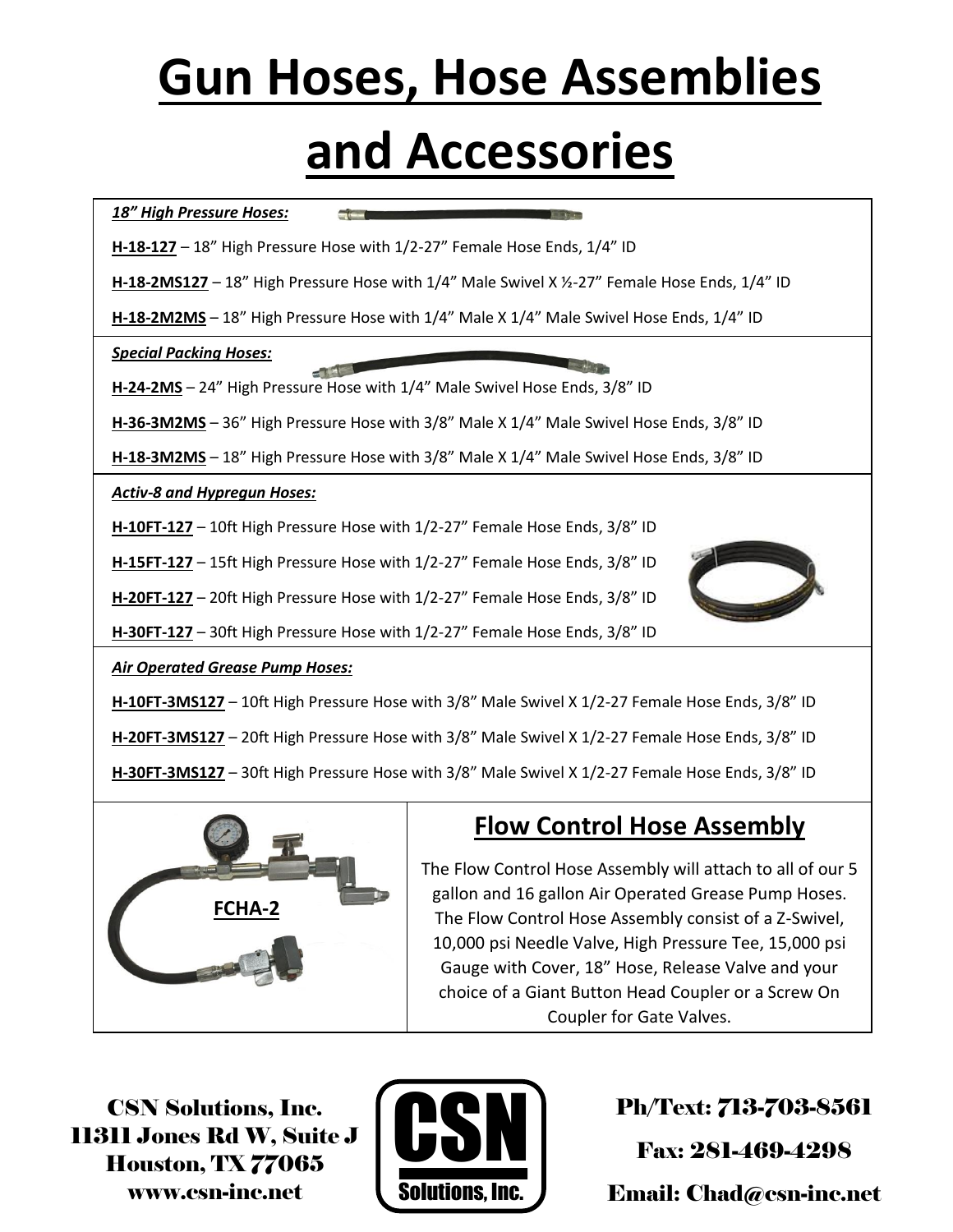

11311 Jones Rd W, Suite J Houston, TX 77065 www.csn-inc.net



Fax: 281-469-4298 Email: Chad@csn-inc.net